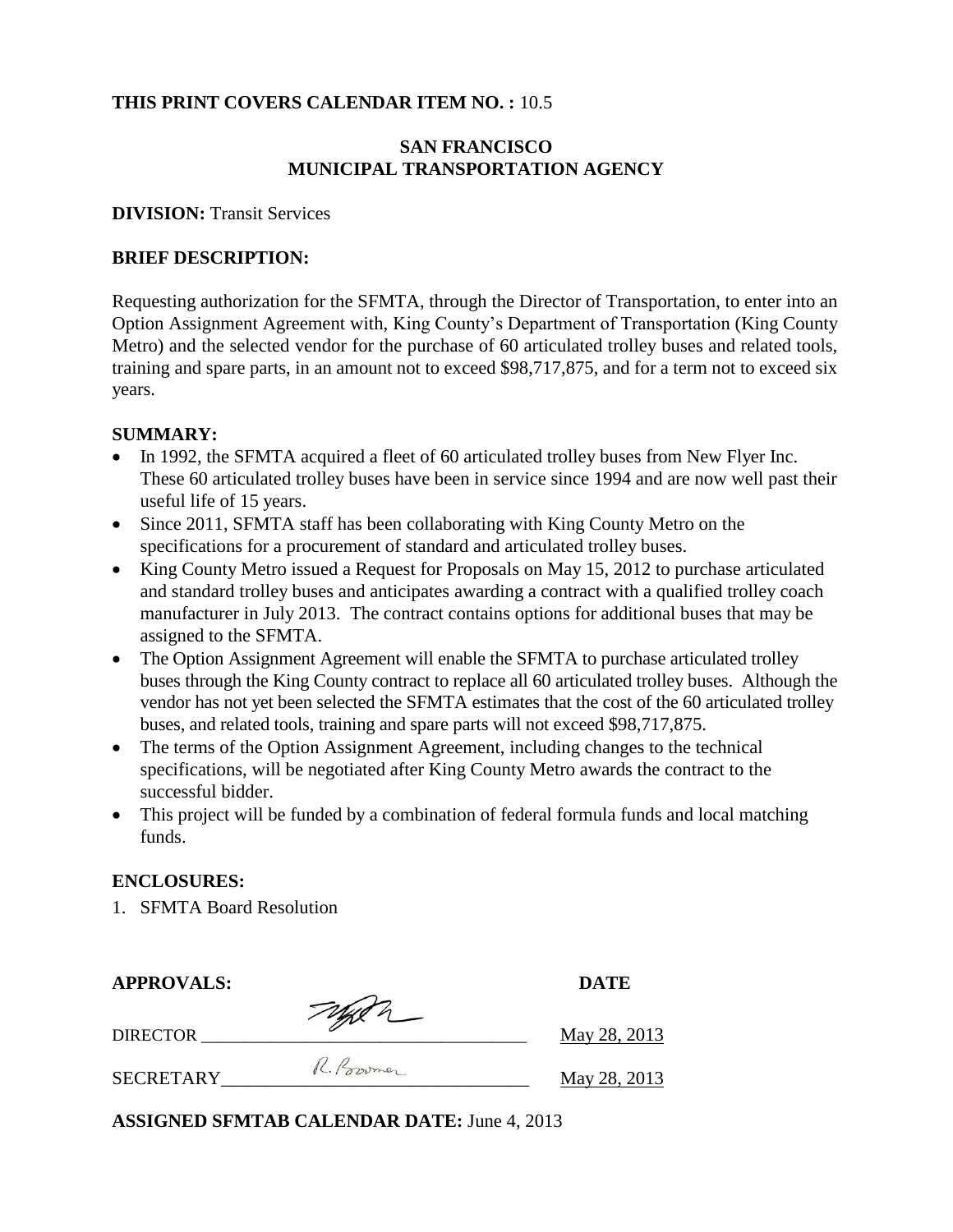# **PAGE 2**

# **PURPOSE:**

The purpose of this calendar item is to authorize the SFMTA, through the Director of Transportation, to enter into an Option Assignment Agreement with King County Metro and the selected vendor for the purchase of 60 articulated trolley buses.

# **GOAL:**

The goal of this project is to improve equipment availability and reliability in order to meet the following goal and objective of the SFMTA's Strategic Plan:

Goal 2: Make transit, walking, bicycling, taxi, ridesharing and carsharing the preferred means of travel.

Objective No. 2.2: Improve transit performance

Goal 3: Improve the environment and quality of life in San Francisco Objective 3.3: Allocate capital resources effectively

# **DESCRIPTION:**

Under Section 21.16 of the San Francisco Administrative Code, the SFMTA may utilize the competitive procurement process of any other public agency to make purchases of commodities under the terms established in that agency's procurement process and as agreed upon by the City and the procuring agency, upon making a determination that the other agency's procurement process was competitive and the use of the other agency's procurement process would be in the City's best interests.

The SFMTA has been looking at alternative procurement avenues to reduce the time it takes to purchase replacement vehicles. Staff has determined that by purchasing replacement vehicles through the options available from King County Metro's contract, it is possible to achieve this objective. Starting in March of 2011, SFMTA staff collaborated with King County Metro's staff to develop the specifications for standard and articulated trolley buses.

By combining the coach requirements of SFMTA and King County Metro, both agencies are able to take advantage of the economies of scale of a larger procurement as well as benefit in the future when maintaining these buses by encouraging vendors to stock enough parts on their shelves to supply both fleets of buses.

King County Metro issued a Request for Proposals (RFP) on May 15, 2012. The RFP contains the following base equipment and options, with bid prices tiered depending on the number of vehicles ordered:

Standard trolley buses: 100 base vehicles, 250 option vehicles

Articulated trolley buses: 55 base vehicles, 125 option vehicles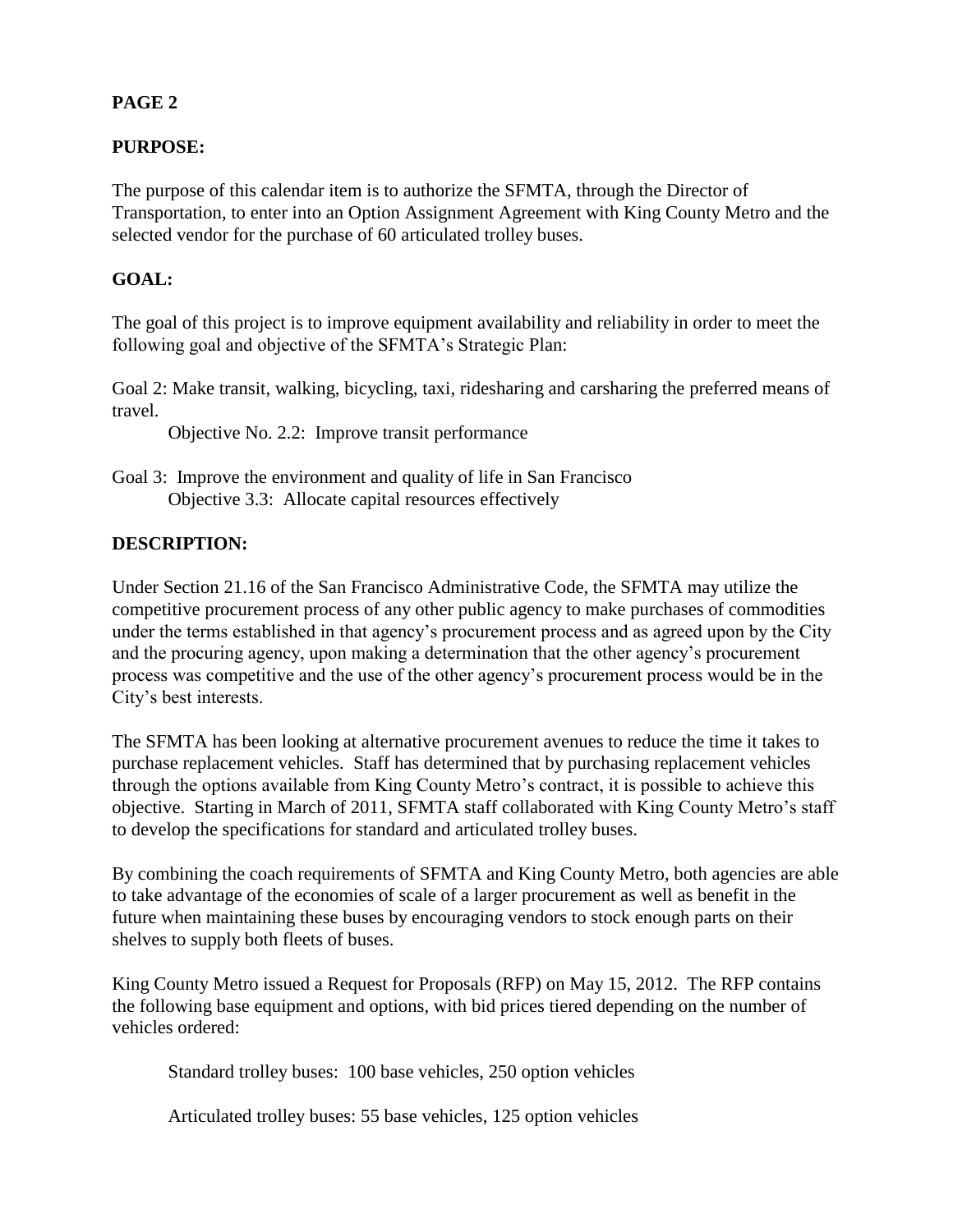# **PAGE 3**

Under this assignment, SFMTA seeks to option 60 articulated trolley buses. SFMTA would also like to option up to 240 standard buses and 33 articulated trolley buses during the term of the contract to replace its current fleet when the agency becomes eligible to receive Federal Transit Administration funds to replace those vehicles beginning in 2017.

The total option quantities designated for the SFMTA (240 standard and 93 articulated) would provide the requisite one-for-one replacement of the entire trolley fleet, and accommodate proposed service expansion for trolley buses. SFMTA would return to the SFMTA Board in the future to seek approval for an additional assignment once funding has been secured.

King County Metro is currently in the negotiated procurement process, and expects that it will award a contract in July 2013. Throughout the RFP process, SFMTA staff has been actively working with King County Metro staff by providing technical support in the evaluation of the proposals received from several vendors.

Immediately after award of a contract by King County, SFMTA will negotiate minor changes to the buses specific to the needs of SFMTA, such as color scheme, disc brakes, deletion of airconditioning, type of seat material, and destination sign, in order to finalize the price of the trolley coach with the selected vendor. These changes will be included in the Option Assignment Agreement that will allow the SFMTA to purchase the initial 60 option vehicles under King County Metro's contract.

# **ALTERNATIVES CONSIDERED:**

Staff considered other alternatives, such as purchasing option vehicles from a cooperative purchasing schedule (similar to the procurement of hybrid electric buses through the cooperative purchasing schedule of the State of Minnesota) or purchasing vehicles through the regular RFP process. Staff did not find these alternatives feasible because of the following:

- 1. Purchasing through a cooperative purchasing schedule: There are no current available cooperative purchasing schedules that include trolley buses.
- 2. Purchasing through the regular RFP process: This alternative will take longer since King County Metro's RFP was ready nine months ahead of SFMTA's planned RFP.

## **FUNDING IMPACT:**

The estimated budget for the 60 vehicle trolley coach procurement project is \$105,156,006. The estimated contract amount with the manufacturer is \$98,717,875. The contract amount includes the cost of the vehicles, contract spares, training, manuals and taxes.

Funding for the initial 60 vehicles has been identified and will come from a combination of federal and local funds. SFMTA would also like to option up to 240 standard buses and 33 articulated trolley buses during the term of the contract to replace its current fleet when the agency becomes eligible to receive Federal Transit Administration funds to replace those vehicles beginning in 2017. The following is a breakdown of the project budget and funding sources for the initial 60 vehicles: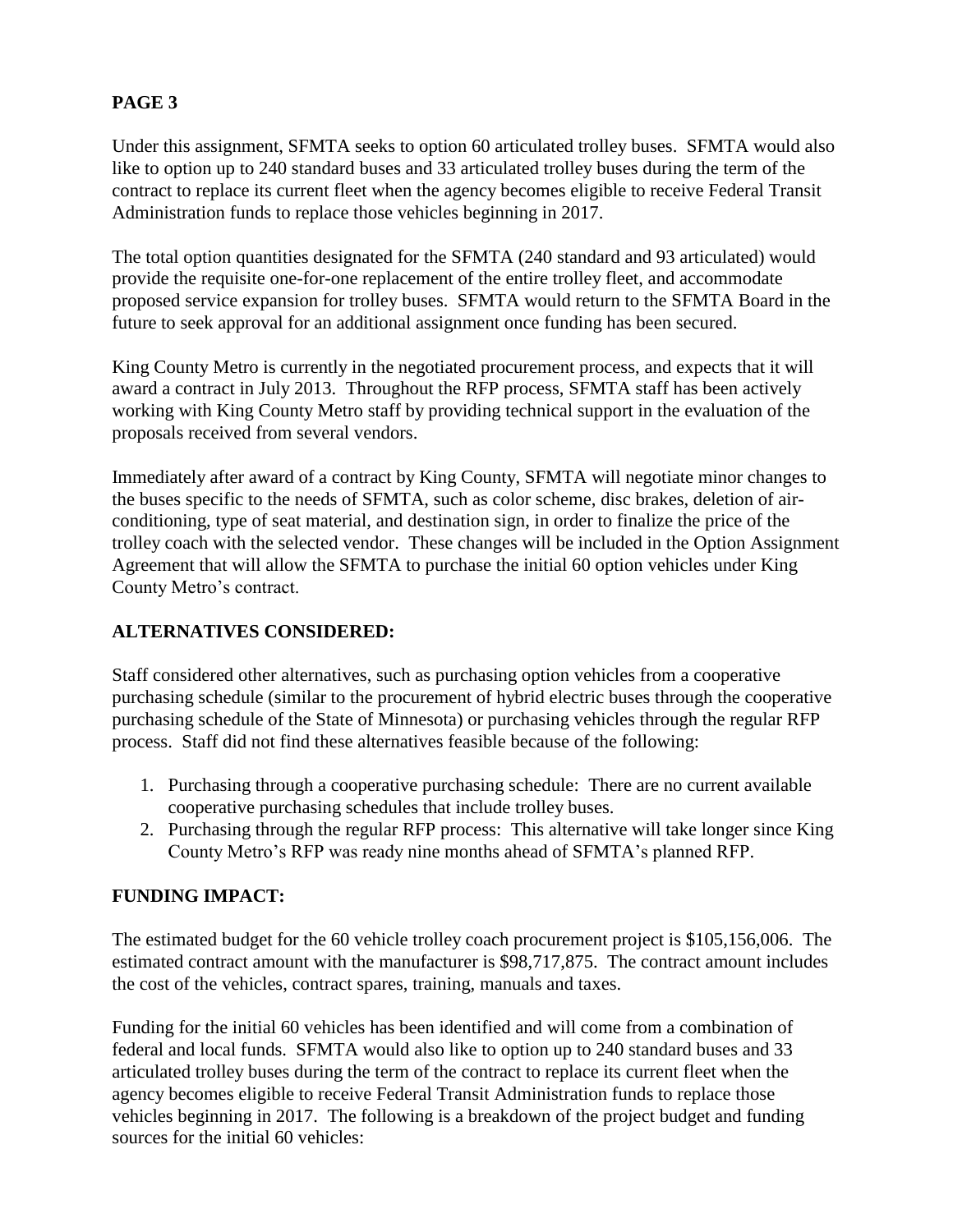## **PAGE 4**

#### **Project Budget**

| Category                            | <b>Budget</b> |
|-------------------------------------|---------------|
| <b>Conceptual Engineering Phase</b> | \$147,792     |
| Detail Design Phase                 | \$550,000     |
| <b>Construction Phase</b>           | \$104,358,214 |
| <b>Warranty Phase</b>               | \$100,000     |
| <b>Total Project Cost</b>           | \$105,156,006 |

#### **Financial Plan**

| <b>Funding Source</b>        | Amount        |
|------------------------------|---------------|
| <b>Federal Grants</b>        | \$84,124,805  |
| Local Grants (Proposition K) | \$20,931,201  |
| Local Grants (AB664)         | \$100,000     |
| <b>Total Available Funds</b> | \$105,156,006 |

## **OTHER APPROVALS RECEIVED OR STILL REQUIRED:**

The City Attorney's Office has reviewed this calendar item.

The Option Assignment Agreement will require approval from the Board of Supervisors.

The SFMTA and King County Metro sought and received approval from the Federal Transit Administration to proceed with the procurement in this fashion.

#### **RECOMMENDATIONS:**

Staff recommends that the SFMTA Board authorize the Agency, through the Director of Transportation, to enter into a Bus Option Assignment Agreement with King County Metro and the selected vendor for the purchase of 60 articulated trolley buses and related tools, training and spare parts, in an amount not to exceed \$98,717,875, and for a term not to exceed six years.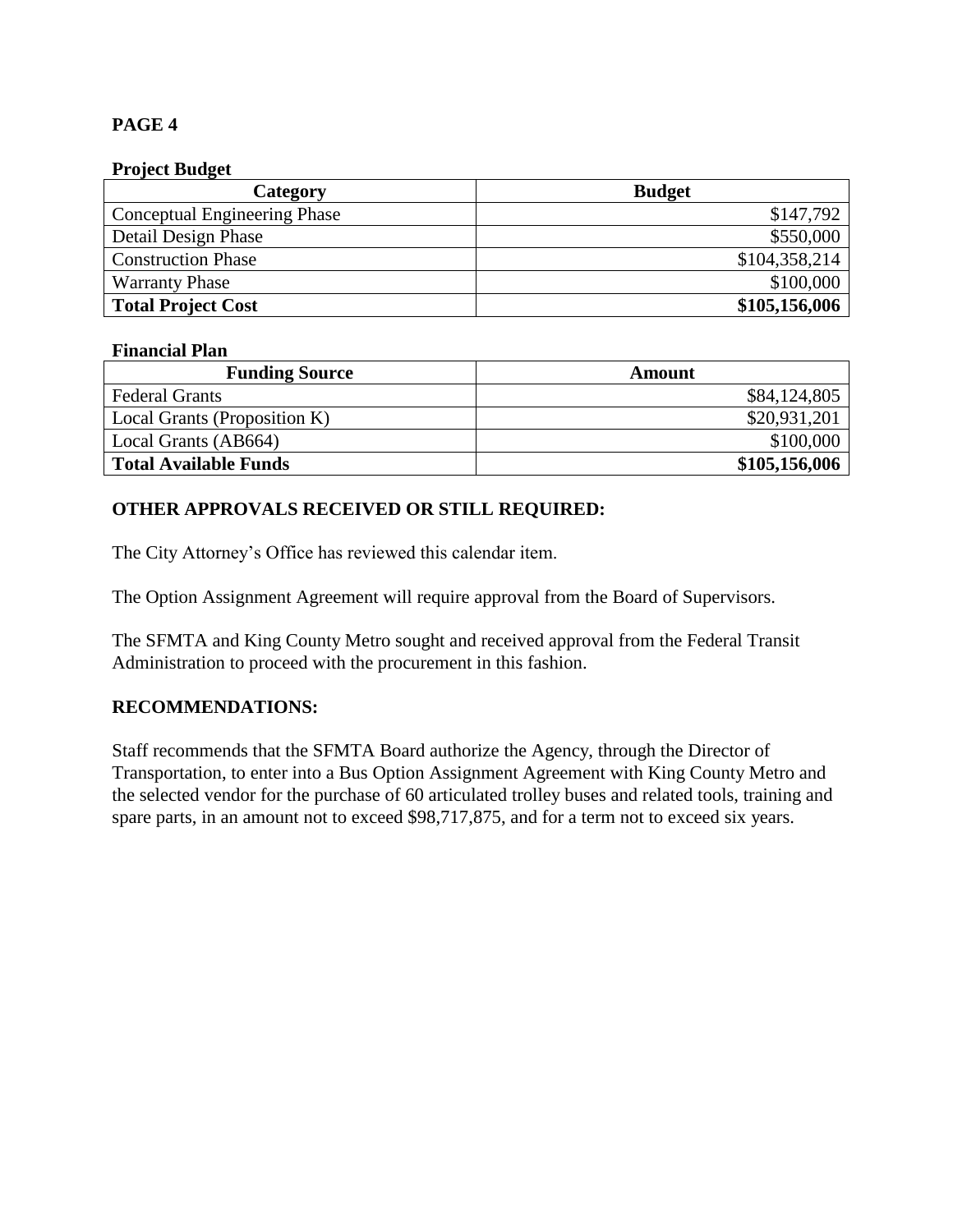#### SAN FRANCISCO MUNICIPAL TRANSPORTATION AGENCY BOARD OF DIRECTORS

#### RESOLUTION No.

WHEREAS, In 1992, the SFMTA acquired a fleet of 60 articulated trolley buses from New Flyer Inc.; and,

WHEREAS, These articulated trolley buses have been in service since 1994 and are now well past their useful life of 15 years; and,

WHEREAS, Since March 2011, the San Francisco Municipal Transportation Agency (SFMTA) has been collaborating with King County Metro in Seattle to develop specifications for the joint procurement of standard and articulated trolley buses; and,

WHEREAS, King County Metro issued a competitive request for proposals in May 2012 to procure 100 standard trolley buses, with an option for 250 additional standard buses, and 55 articulated trolley buses, with an option for 125 additional trolley buses; and,

WHEREAS, King County Metro expects to award the contract in July 2013; and,

WHEREAS, SFMTA currently wishes to purchase 60 articulated trolley buses from the King County Metro procurement to replace the 1992 New Flyer trolley buses and plans to procure additional trolley buses when funding is identified and secured; and

WHEREAS, Under Administrative Code Section 21.16, the SFMTA is authorized to utilize the competitive procurement process of another public agency to make purchase of commodities for the use of the City under the terms established in that agency's competitive procurement process and as agreed upon by the City and the procuring agency; and

WHEREAS, Acquiring trolley buses through the King County competitive procurement process will save the public significant taxpayer funds, serve the public interest in improved public transit and yield tangible benefits to both agencies, including (1) acquiring new vehicles at the best price by minimizing the necessary supplier engineering investment, and taking advantage of economies of scale; (2) reducing the operating costs of the agencies; (3) improving the reliability of the service;(4) avoiding the unnecessary and considerable expenditure of federal and local funds for two separate yet identical procurement processes with the same vendors; and (5) ensuring that the ambitious environmental policy goals at the local, state and federal levels are exceeded through the purchase of zero-emission vehicles; and

WHEREAS, The SFMTA estimates that the cost for all 60 articulated buses, equipment, manuals, training, spare parts and taxes will not exceed \$98,717,875; and

WHEREAS, The SFMTA will negotiate the terms of the Option Assignment Agreement, including changes to technical specifications for buses being purchased by SFMTA once King County Metro awards the contract to the successful bidder; and